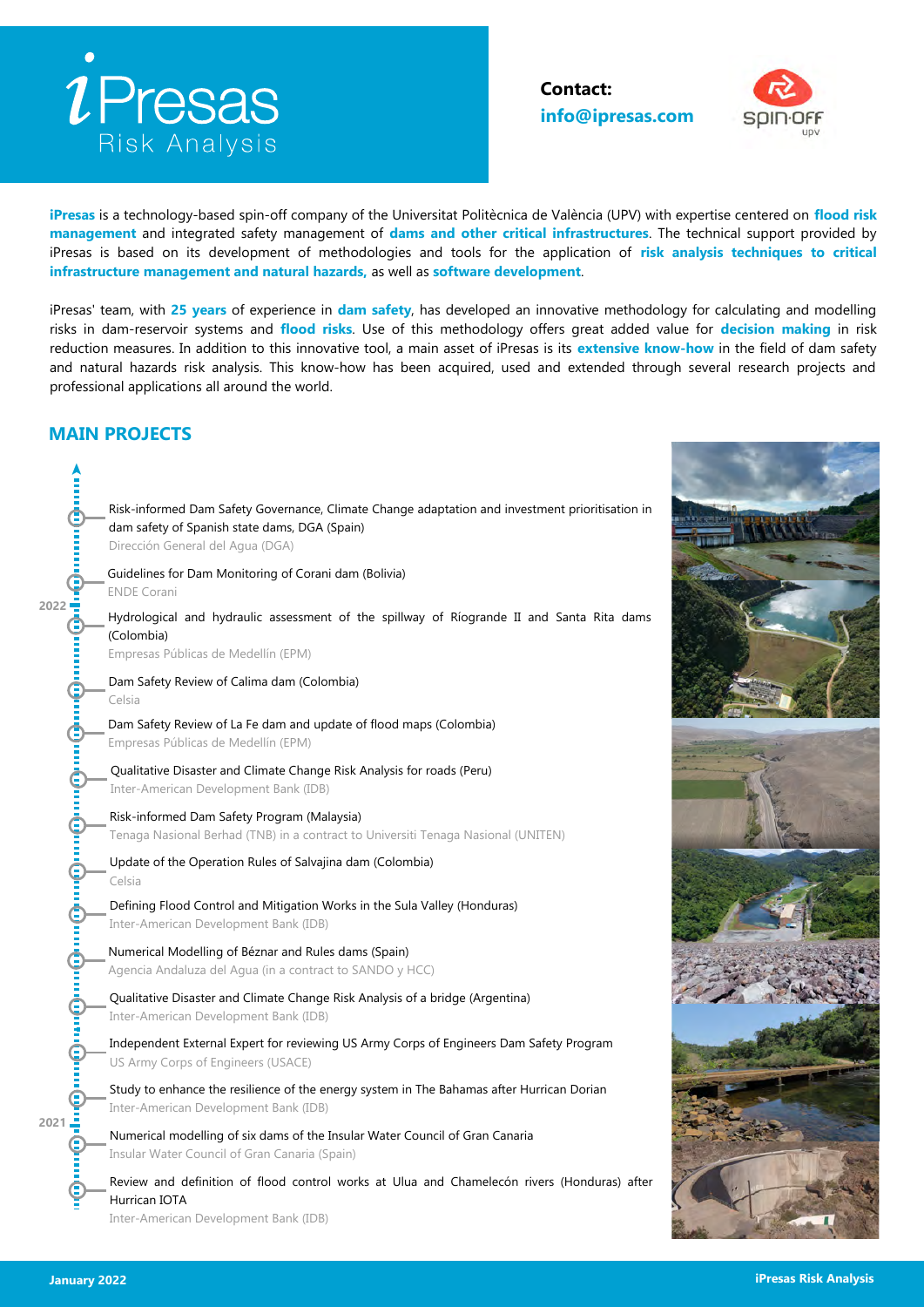|                            | Comprehensive safety review and Risk Analysis of dams of Salvajina, Alto Anchicayá and Prado<br>(Colombia)                                                                                                                                                      |
|----------------------------|-----------------------------------------------------------------------------------------------------------------------------------------------------------------------------------------------------------------------------------------------------------------|
|                            | Celsia Colombia<br>Technical report on recommendations to integrate Disaster Risk Management and Climate Change<br>Adaptation into the Public Investment                                                                                                        |
|                            | Inter-American Development Bank (IDB)                                                                                                                                                                                                                           |
|                            | Intermediate safety review of dams of Quebradona and El Buey (Colombia)<br>EPM (Medellin Public Company)                                                                                                                                                        |
|                            | Risk analysis of Rio Hondo, Escaba and Batiruana Dams (Argentina)<br>Dam Safety Regulatory Agency of Argentina (ORSEP)                                                                                                                                          |
|                            | Review and update of the designs for flood control at Walter Thilo Deininger park (El Salvador)<br>Inter-American Development Bank (IDB)                                                                                                                        |
|                            | Technical inspection and development of risk-based screening tool for dams in Bolivia<br>Inter-American Development Bank (IDB)                                                                                                                                  |
|                            | Panel of experts for the review of the works of hydroelectric project of Condor Cliff (Argentina)<br>China Gezhouba Group Company Limited - Electroingenieria S.A. - Hidrocuyo S.A.                                                                             |
|                            | Intermediate safety review of dams of Porce II, Porce III, Santa Rita and Playas (Colombia)<br>EPM (Medellin Public Company)                                                                                                                                    |
|                            | Analysis of risk reduction measures for Valencian ports against climate change<br>AVI (Valencian Agency for Innovation) in collaboration with UPV                                                                                                               |
|                            | Support to develop a dam safety program for EPSAS (Bolivia)<br>EPSAS (urban water supply company for La Paz)                                                                                                                                                    |
|                            | Technical support to implement risk analysis in Salto Grande dam (Uruguay - Argentina)<br>Inter-American Development Bank (IDB) in collaboration with ORSEP and CHSG                                                                                            |
|                            | Dam break analysis and monitoring system review for Mtkvari HPP (Georgia)<br>Mtkvari HPP                                                                                                                                                                        |
|                            | Comprehensive safety review of hydropower dams of ISAGEN (Colombia)<br><b>ISAGEN</b>                                                                                                                                                                            |
|                            | Risk-informed quality control of flood protection measures under the programme "Argentina:<br>resilient to natural risks"<br>Inter-American Development Bank (IDB)                                                                                              |
|                            | Development on Guidelines for Assessing and Managing Risks Associated with Dams<br>EGIS EAU (under a contract for CWC, Ministry of Water Resources of India)                                                                                                    |
| $rac{1}{2018}$             | Failure mode identification and risk analysis of road RN5 (Haiti) considering climate change<br>Inter-American Development Bank (IDB)                                                                                                                           |
|                            | Consultancy for the review and strengthening of the methodology of disaster risk analysis<br>and climate change in IDB projects                                                                                                                                 |
|                            | Inter-American Development Bank (IDB)                                                                                                                                                                                                                           |
|                            | Technical assistance for numerical modelling of Chira and Soria dams<br>Insular Water Council of Gran Canaria (Spain)                                                                                                                                           |
|                            | Risk-informed dam safety management of Pretura del Molino, Carrascalejo and las Majadillas dams<br>Regional Government of Extremadura (Spain)                                                                                                                   |
|                            | Project DAMSAFE: Enhancing Dam Safety and Water Management in Karnataka (India)<br>Funding by Netherlands Enterprise Agency (project leaded by Deltares)                                                                                                        |
| ீ<br>மாம்பாம்பாம்பாம்பியம் | Support to dam safety and risk management in Brasil. Development of a tool to prioritize risk<br>reduction actions in 163 dams. Dam technical inspection of 31 dams<br>Gas Natural Fenosa (under a contract for the Brazilian Ministry of National Integration) |
|                            | Technical assistance to introduce risk analysis techniques as a tool to support dam safety<br>management in Argentina. Risk Analysis of Cerros Colorados dams system<br>Dam Safety Regulatory Agency of Argentina (ORSEP)                                       |
|                            | Risk analysis of San Marcos dam<br>Regional Government of Extremadura (Spain)                                                                                                                                                                                   |



 $\blacktriangle$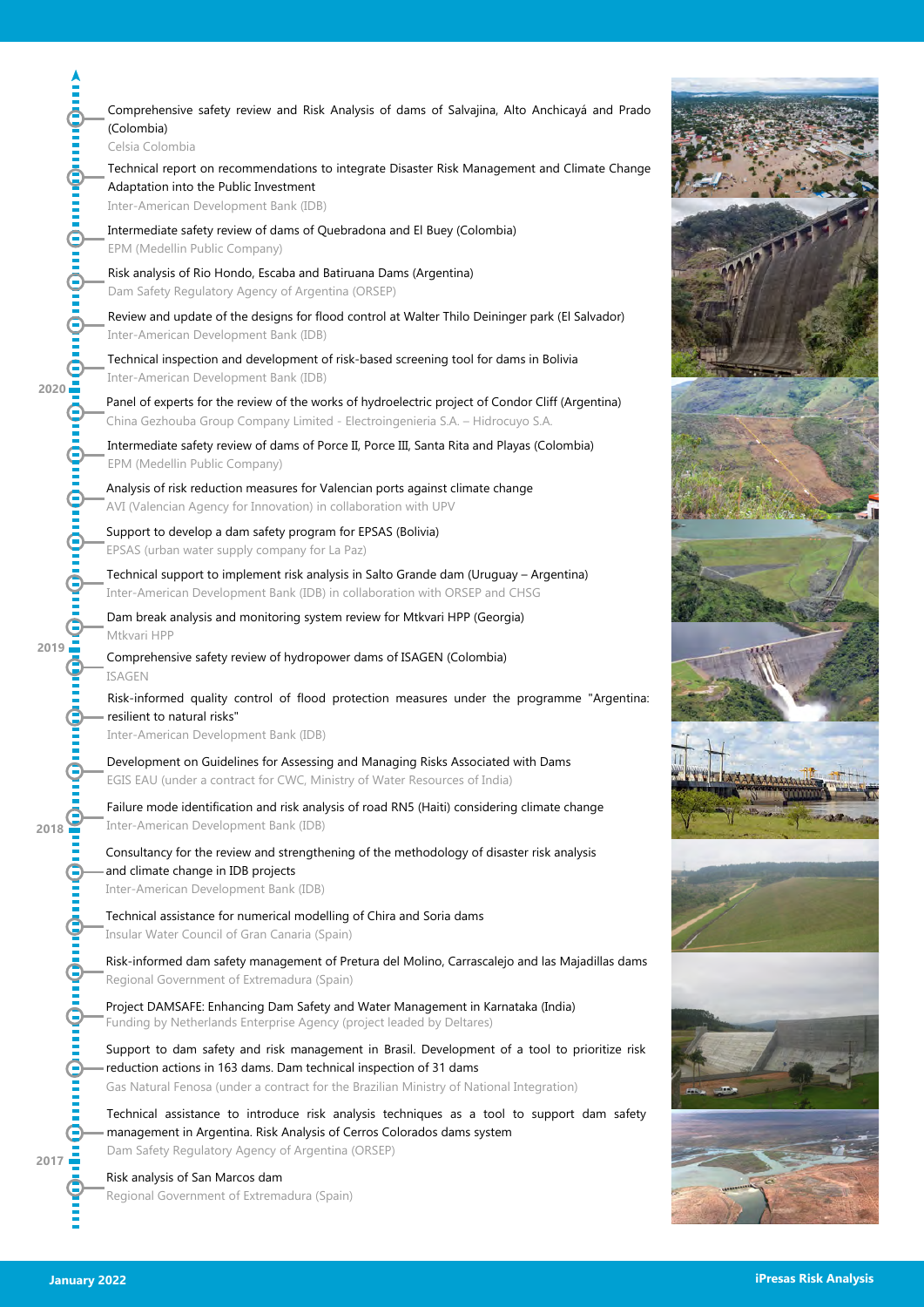|                        | Independent External Expert for reviewing US Army Corps of Engineers Dam safety Program<br>US Army Corps of Engineers                                                                                                                  |
|------------------------|----------------------------------------------------------------------------------------------------------------------------------------------------------------------------------------------------------------------------------------|
| ė                      | Quality control from a risk analysis perspective of the flood risk control measures at the Choluteca<br>river in Tequcigalpa (Honduras)<br>Inter-American Development Bank (IDB)                                                       |
| ė                      | Pilot project to define procedures for quantitative estimation of spillway gate functionality and<br>evaluate its impact on dam safety risk management<br>Gas Natural Fenosa (Spain)                                                   |
|                        | Risk analysis of Jaime Ozores dam<br>Regional Government of Extremadura (Spain)                                                                                                                                                        |
|                        | Risk analysis consultancy services for the portfolio of dams owned by Grupo Gas Natural Fenosa<br>Gas Natural Fenosa (Spain)                                                                                                           |
|                        | Risk analysis study for supporting safety management in "El Vado" dam<br>Canal de Isabel II (Spain)                                                                                                                                    |
|                        | Risk analysis of Membrío dam<br>Regional Government of Extremadura (Spain)                                                                                                                                                             |
| ė<br>2014 <sub>1</sub> | Risk analysis for Fierze, Komani and Vau I Dejes dams (Albania), including quantitative risk<br>modelling and prioritization of risk reduction actions<br>Gas Natural Fenosa (under a contract for KESH, Albanian Power Corporation)   |
| 2013 <sub>1</sub>      | Risk analysis of "El Horcajo" dam<br>Regional Government of Extremadura (Spain)                                                                                                                                                        |
|                        | Comprehensive and quantitative risk analysis for Hällby dam: A case study in Sweden<br>ELFORSK (Sweden)                                                                                                                                |
| <b>OHOHO</b>           | Numerical modelling of La Aceña dam behaviour<br>Canal de Isabel II (Spain)                                                                                                                                                            |
| $2012 -$               | Protection plan for a water treatment plant in Spain<br>Aguas de Valencia (Spain)                                                                                                                                                      |
| 2011                   | Risk analysis of a portfolio of 27 dams owned by the Duero River Authority in Spain, including<br>evaluation and prioritization of investments for risk reduction<br>Ofiteco (under a contract for the Duero River Authority in Spain) |







 $\blacktriangle$